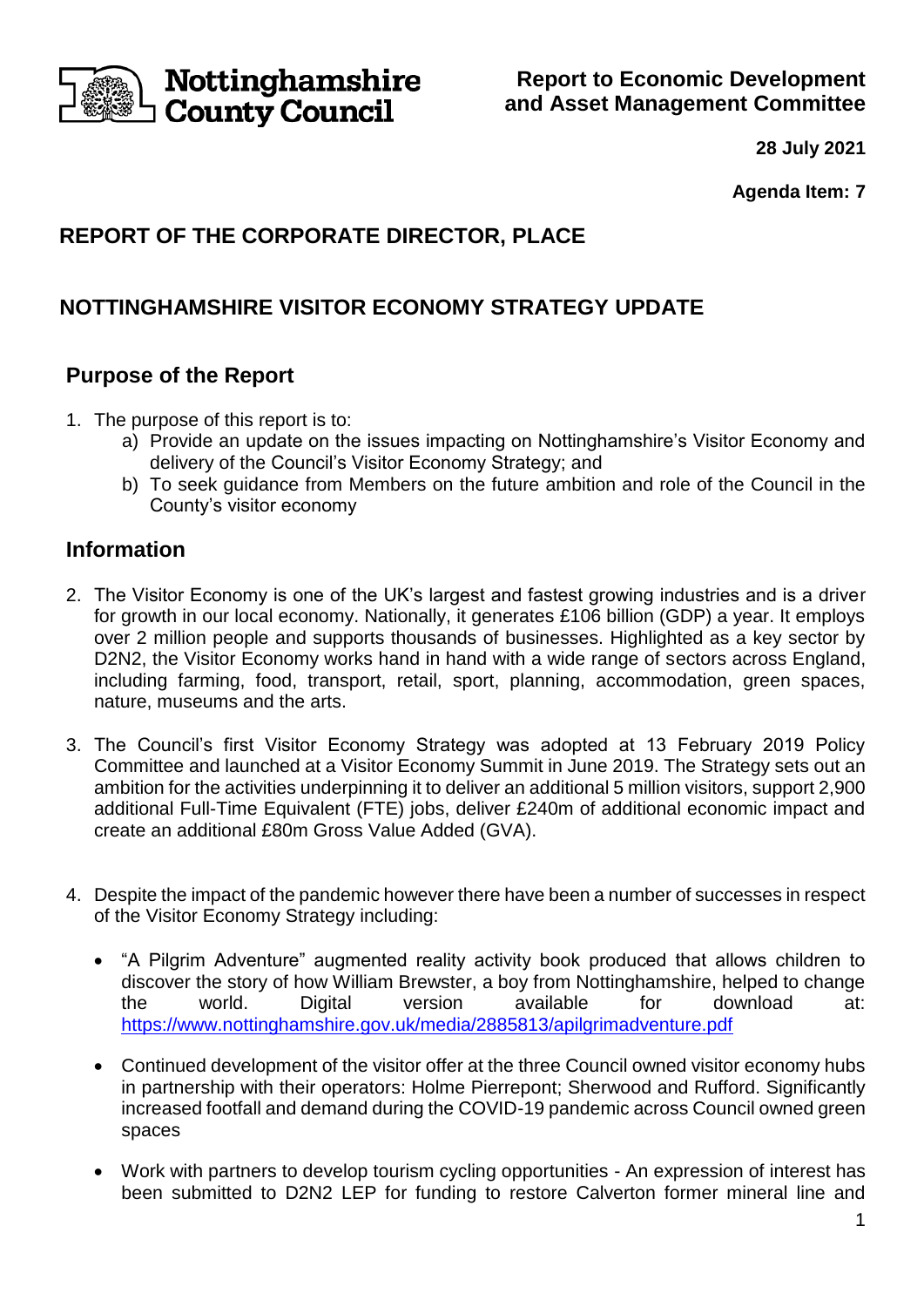provide a safe, off-road bridleway/cycleway from Bestwood to Calverton, linking through to Sherwood Forest and attractions such as Papplewick Pumping Station. A feasibility study to be produced in partnership with VIA.

- Miner2Major work underway to offer heritage skills training for Inspire 16-19 construction students. An online training programme is now being delivered, following a stakeholder needs survey of heritage tourism partners
- 5G Connected Forest project exploratory meetings continue around testing semiautonomous vehicles to transport visitors, particularly those with mobility issues to Sherwood Forest. Augmented reality (AR) projects underway at Rufford and Sherwood.
- Launch of the Food and Drink Business Support Toolkit: [https://www.nottinghamshire.gov.uk/business-community/business-support-and](https://www.nottinghamshire.gov.uk/business-community/business-support-and-advice/food-and-drink-toolkit)[advice/food-and-drink-toolkit](https://www.nottinghamshire.gov.uk/business-community/business-support-and-advice/food-and-drink-toolkit)
- The Council is a partner in the Growth Hub and has offered support to a range of businesses, including those from the visitor economy sector. This has included support through the various COVID-19 support schemes and specifically, the Recovery Grant geared towards the visitor economy sector. The Council's Business Advisers promoted widely to the sector across the County and supported applicants with queries. The Growth Hub has also initiated mentoring opportunities and specialist webinar sessions to support growth within the sector and to deal with challenges of re-opening safely.
- 5. The visitor economy is one of the six themes of the Council's COVID-19 crisis Economy Recovery Action Plan, which was launched in September 2020. An update was provided on the recovery action plan at the 16 June 2021 Economic Development & Asset Management Committee.
- 6. However the strategy has not been fully realised. One of the main reasons being the COVID-19 pandemic which has had a devastating impact on the visitor economy. Tourism was one of the worst hit sectors, and although the "UK Staycation" presents a massive opportunity, it does not negate the effect of inbound visits being down 80% and overall spend down by 62%. Visit Britain's current 2021 forecast is for a recovery to £51.4bn in domestic tourism spending in Britain in 2021. This is up 51% compared to 2020 but still only 56% of the level of spending seen in 2019.
- 7. A COVID-19 Visitor Economy Recovery Planning Business Survey completed in June 2020 reported that 70% of the surveyed businesses in Nottingham and Nottinghamshire had lost more than 80% of trade due to COVID-19 restrictions.
- 8. The County Council therefore needs to refresh the Visitor Economy Strategy to reflect the challenges of the pandemic and respond to the latest business intelligence. COVID-19 has resulted in a 'new normal' that the NCC Visitor Economy Strategy now needs to reflect and respond to the changing needs of the Council and the tourism sector. It is important that Members continue to monitor the situation, identify priorities and adapt so that Nottinghamshire thrives in the future. It is also important that our colleagues in the District Councils and other key partners and stakeholders are included in our plans for moving forward.
- 9. The Visitor Economy creates a unique opportunity to showcase the best of Nottinghamshire to external audiences in a way other sectors cannot; ways which help position the County as a great place to live, work and study as well as to visit. The County Council needs a clear vision for its own role within the Nottinghamshire Visitor Economy. It needs to communicate that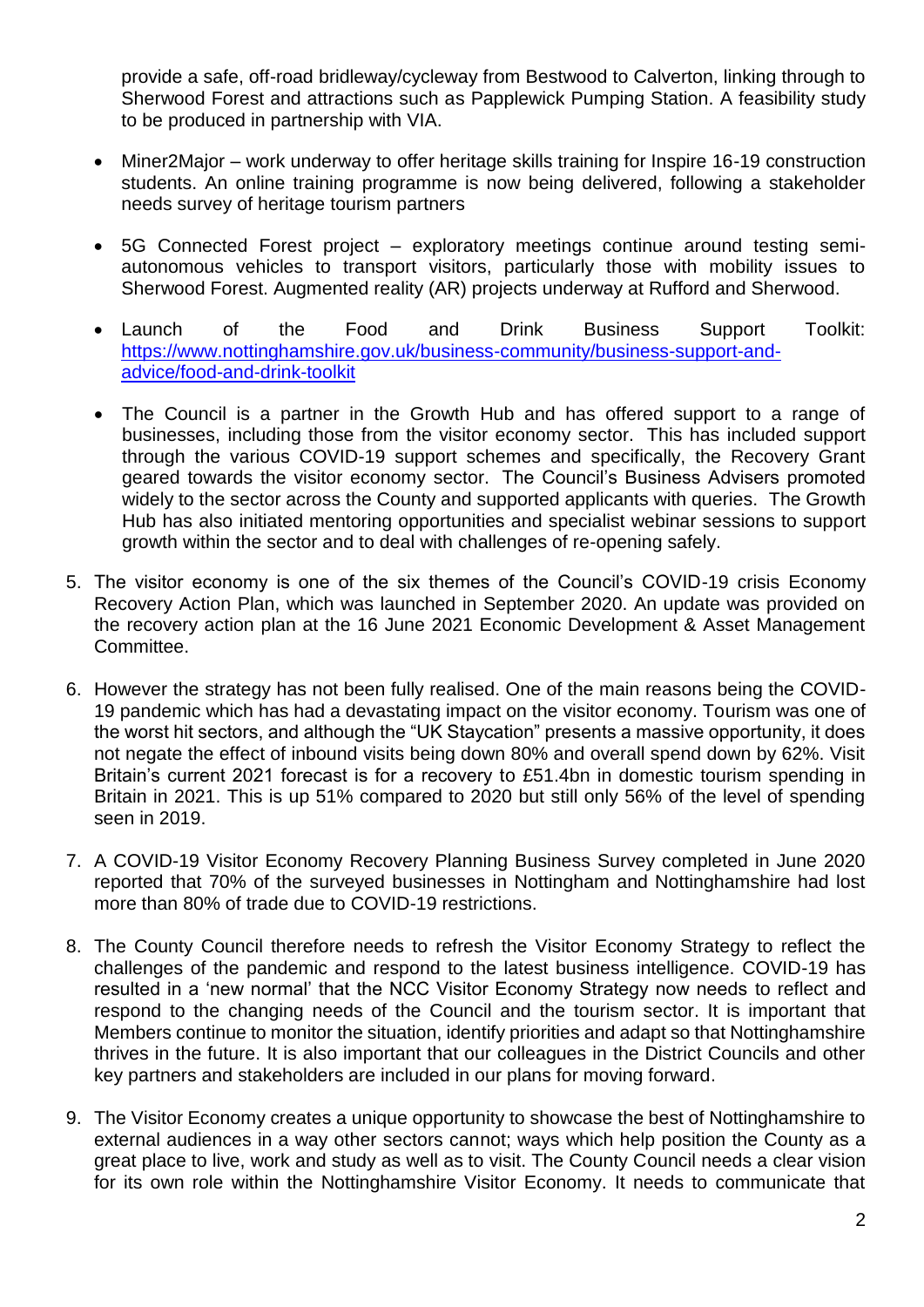direction to stakeholders and beneficiaries and demonstrate, step by step, how it will support the tourism sector across the county, especially after the difficulties of the past year.

- 10.The Council recognises that getting the economy back on its feet will not be achieved by one partner alone or by one strand of investment or actions. The economy is most successful when different organisations, partners and stakeholders work together for the benefit of the people who live, learn, work and visit in Nottinghamshire.
- 11.The following opportunities have been identified in relation to the Council's role within Nottinghamshire's visitor economy:
	- The Government commissioned Independent Review of Destination Management Organisations (DMOs). The written report and recommendations are due to be submitted to the Secretary of State in Summer 2021. The Government recognised that a review was required to assess how DMOs across England are funded and structured, and how they perform their roles, in order to establish whether there may be a more efficient and effective model for supporting English tourism at the regional level, and if so what that model may be. This may provide future opportunities for the Council to take a leading role.
	- The green spaces under the Council's control provided a lifeline for people during the pandemic and saw increased footfall. There is an opportunity to build on this to support increased visitor numbers and spend at the visitor economy hubs.
	- Refreshing our visitor economy strategy would provide an opportunity to renew links with stakeholders including local businesses, district councils and wider organisations with an interest including (but not exclusively); heritage organisations and local transport bodies. This could lead to increased partnership working, the chance to pool resources on visitor economy and ensure a collaborative approach was taken to engaging with the visitor economy sector. It would also provide a chance to re-engage officers and members across the Council on the importance of the visitor economy. For a truly effective strategy, it is essential that the impact on the visitor economy is considered in decision making across a wide range of Council services.
	- A refresh would enable the strategy to be revised to maximise the opportunity of the increased interest in domestic tourism, providing a real chance to establish and promote the Nottinghamshire brand and offer.
- 12.To aid the recovery of both domestic and international tourism, the Council now needs to take the opportunity to decide on the role it is going to play within the Visitor Economy in Nottinghamshire. Following a review of options it is recommended that the Council acts as a strategic co-ordinator of the visitor economy strategy that includes the Council as a facilitator of projects that supports, yet stands behind the sector, using internal and external funding (where available), and through its partnership working to create a sustainable infrastructure for the tourism sector to flourish. This could also include commissioning of local businesses and partnership working as referenced under opportunities above and would see the Council work directly with local partners and organisations.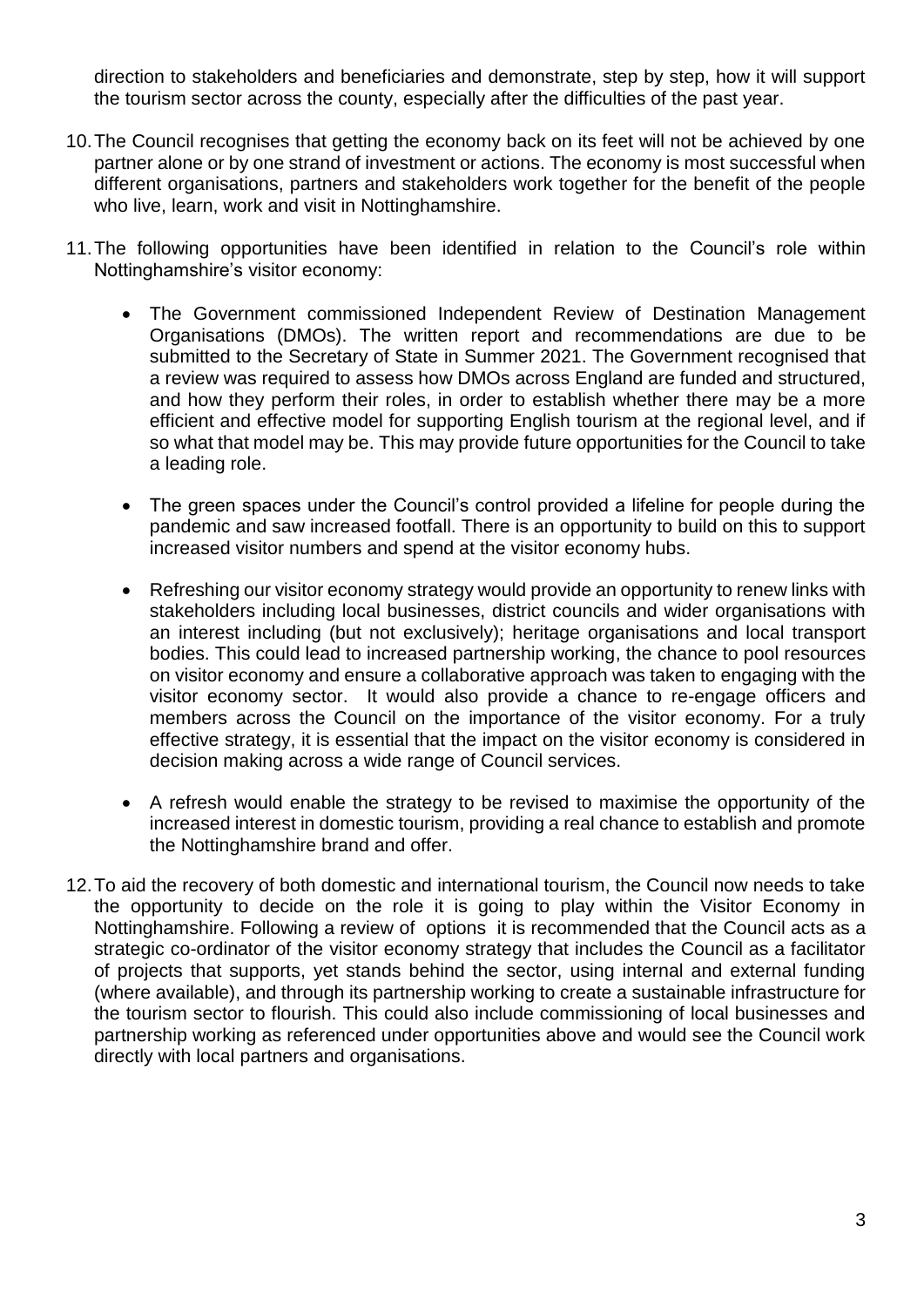### **Other Options Considered**

13.The "Do Nothing" option would see the Council adopt a passive role in the County's visitor economy and move away from delivery of a visitor economy strategy. The Council could complete the minimum required commitments but determine not to provide further funding or staff resource. It is felt that the "do nothing" option should be discounted due to the importance of the visitor economy sector to the Nottinghamshire economy. The Strategy directly contributes to the County Council Plan (2017-2021) commitment of Nottinghamshire being a great place to live, work, visit and relax. Whilst it is recognised that the other options proposed will require investment, the "do nothing" option and only committing to minimal spend is unlikely to be an effective use of resource and will not return any significant benefit to the Council or to delivery of its strategic objectives.

### **Reasons for Recommendations**

14.To seek the Committee's agreement to work to refresh the existing visitor economy strategy. The recommendation recognises that Members will need to consider further information following the refresh including any financial and other implications before finalising the strategy. The recommendation also recognises the need for the Council to work collaboratively with local authorities, businesses and other stakeholders to address the challenges the visitor economy sector faces.

### **Statutory and Policy Implications**

15.This report has been compiled after consideration of implications in respect of crime and disorder, data protection and information governance, finance, human resources, human rights, the NHS Constitution (public health services), the public sector equality duty, safeguarding of children and adults at risk, service users, smarter working, sustainability and the environment and where such implications are material they are described below. Appropriate consultation has been undertaken and advice sought on these issues as required.

### **Financial Implications**

16.There are no financial implications arising as a result of this report. However, the options proposed for further exploration will likely require investment and will be subject to a separate future report to this Committee.

# **RECOMMENDATIONS**

### It is **recommended** that:

- 1) the Visitor Economy Strategy be reviewed in light of evolving economic and business needs, reporting back to a future meeting in the next three months on emerging issues and proposals;
- 2) that officers explore the potential for collaborative working with key stakeholders and partners on visitor economy issues for inclusion in the strategy; and
- 3) an updated version of the Visitor Economy Strategy is brought back to this Committee for approval.

#### **Adrian Smith Corporate Director, Place**